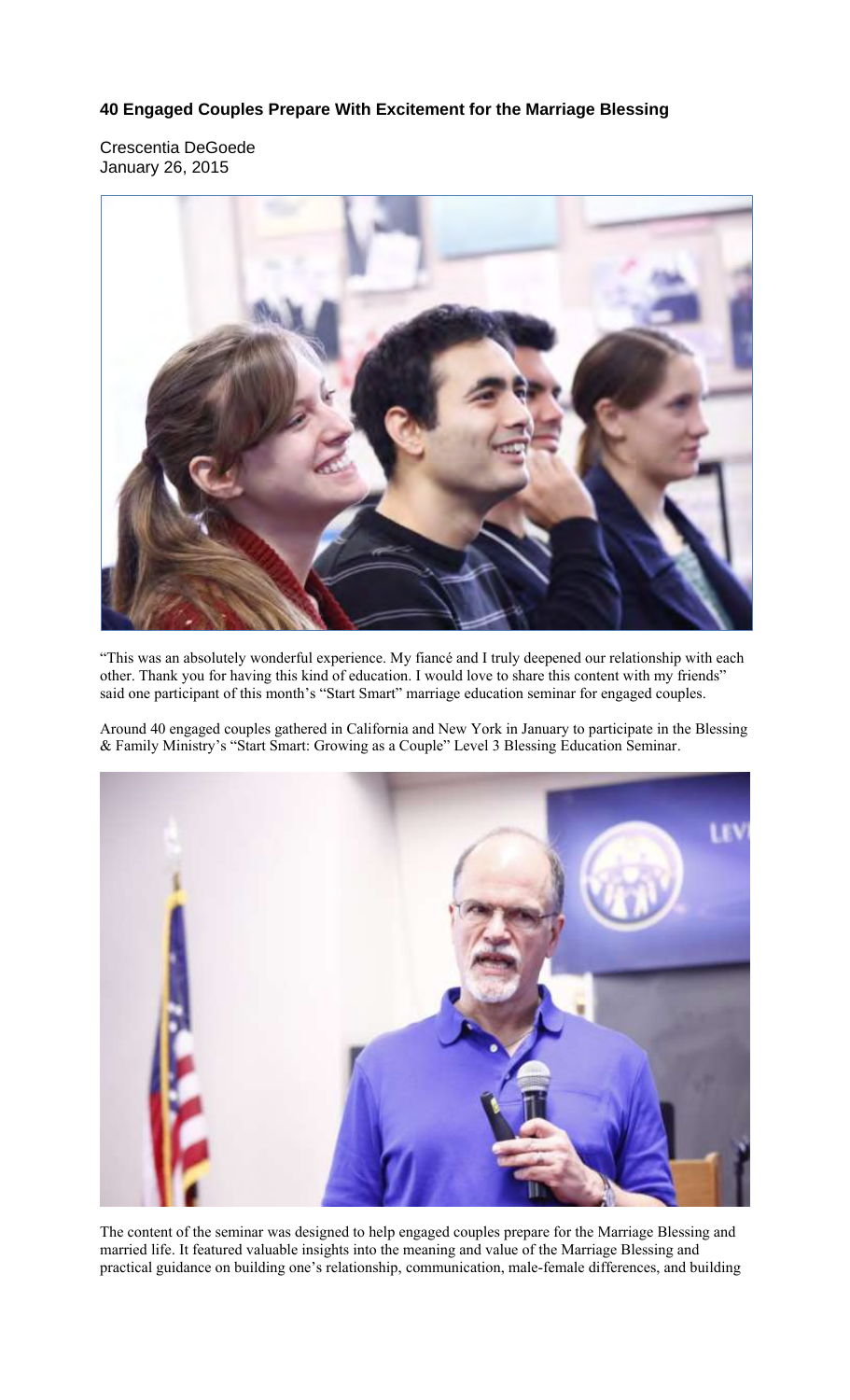intimacy. The content was presented by Unificationist Counselor and Marriage Educator, John Williams, and the Marriage Educator and Relationship Coach, Debby Gullery.

Two experienced Blessed Couples shared their marriage experience with everyone.



Here's what some participants had to say…

"This education is essential for all couples – I think this should be taught in schools. It gave us insight and tools to prepare for the next part of our lives. I love how the focus is completely about how to have the happiest marriage possible"



"One thing that was really great was being able to bond with other couples. My fiancé and I had a lot of great experiences making new friends and strengthening old bonds with other couples. We were grateful to make new friends going forward in this new phase of our lives."